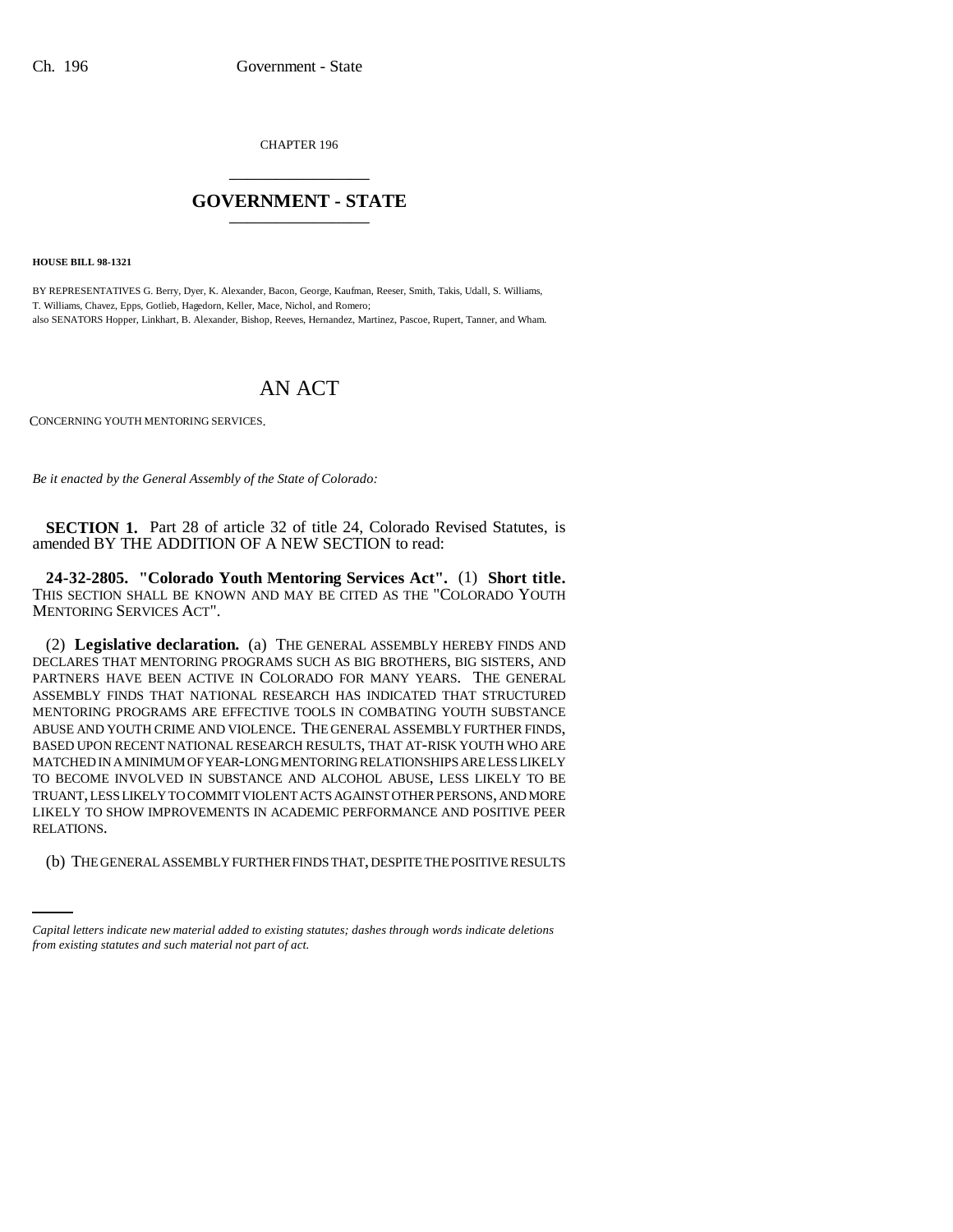THAT MAY BE ACHIEVED THROUGH STRUCTURED YOUTH MENTORING PROGRAMS, AS MANY AS THIRTY-EIGHT COUNTIES IN THE STATE OF COLORADO DO NOT HAVE THE ORGANIZATIONAL RESOURCES NECESSARY TO CARRY OUT SUCCESSFUL MENTORING PROGRAMS OR LACK THE ADULT VOLUNTEERS TO ESTABLISH SUCH PROGRAMS OR BOTH. THE GENERAL ASSEMBLY FINDS THAT EVEN COUNTIES IN WHICH THERE ARE ESTABLISHED YOUTH MENTORING PROGRAMS, SUCH PROGRAMS ARE UNABLE TO MEET THE DEMAND FOR MENTORS AND THAT SUCH ESTABLISHED PROGRAMS HAVE WAITING LISTS THAT EXCEED TWO THOUSAND YOUTHS.

(c) THE GENERAL ASSEMBLY THEREFORE DECLARES AND DETERMINES THAT THE PROVISION OF YOUTH MENTORING SERVICES THAT WOULD USE PUBLIC AND PRIVATE ENTITIES TO RECRUIT, TRAIN, SCREEN, AND SUPERVISE ADULT VOLUNTEERS TO SERVE AS MENTORS FOR AT-RISK YOUTH WOULD BE BENEFICIAL AND IN THE BEST INTERESTS OF THE CITIZENS OF THE STATE OF COLORADO.

(3) **Definition.** FOR PURPOSES OF THIS SECTION, "AT-RISK YOUTH" MEANS A PERSON WHO IS AT LEAST FIVE YEARS OF AGE BUT WHO IS LESS THAN EIGHTEEN YEARS OF AGE AND WHO IS CHALLENGED BY SUCH RISK FACTORS AS POVERTY, RESIDENCE IN A SUBSTANCE-ABUSING HOUSEHOLD, FAMILY CONFLICT, ASSOCIATION WITH PEERS WHO COMMIT CRIMES, RESIDENCE IN A SINGLE-PARENT HOUSEHOLD, EXHIBITION OF INDICIA OF DELINQUENT BEHAVIOR, OR BEING THE VICTIM OF CHILD ABUSE.

(4) **Provision of youth mentoring services.** THERE IS HEREBY CREATED THE COLORADO YOUTH MENTORING PROGRAM FOR THE PURPOSE OF PROVIDING STATE FUNDING FOR THE PROVISION OF COMMUNITY-BASED YOUTH MENTORING SERVICES THAT TARGET AT-RISK YOUTHS IN AN EFFORT TO REDUCE SUBSTANCE ABUSE AND TO DECREASE THE INCIDENTS OF YOUTH CRIME AND VIOLENCE. SUCH FUNDING SHALL BE USED TO PROVIDE NEW MENTORING SERVICES IN COMMUNITIES THAT DO NOT HAVE EXISTING MENTORING PROGRAMS AS WELL AS TO ENHANCE ESTABLISHED COMMUNITY-BASED YOUTH MENTORING PROGRAMS THAT ARE ALREADY IN EXISTENCE.

(5) **Administration - duties of contracting entities.** (a) TO BE ELIGIBLE FOR MONEYS FROM THE YOUTH MENTORING SERVICES CASH FUND CREATED IN SUBSECTION (6) OF THIS SECTION, FOR THE PROVISION OF YOUTH MENTORING SERVICES, AN ENTITY SHALL APPLY TO THE BOARD IN ACCORDANCE WITH THE TIMELINES AND GUIDELINES ADOPTED BY THE BOARD PURSUANT TO SECTION 24-32-2802 AND SHALL MEET THE REQUIREMENTS OF PARAGRAPH (b) OF THIS SUBSECTION (5).

(b) THE ENTITIES THAT ARE SELECTED BY THE BOARD TO PROVIDE COMMUNITY-BASED YOUTH MENTORING SERVICES SHALL BE RESPONSIBLE FOR:

(I) ACTIVELY RECRUITING QUALIFIED AND APPROPRIATE ADULT VOLUNTEERS WHO ARE WILLING TO SERVE AS YOUTH MENTORS FOR A PERIOD OF NOT LESS THAN ONE YEAR AND TO COMMIT TO SPENDING AN AVERAGE OF THREE HOURS PER WEEK WITH THE AT-RISK YOUTH;

(II) EFFECTIVELY SCREENING ADULT VOLUNTEERS TO SERVE AS MENTORS, INCLUDING BUT NOT LIMITED TO CONDUCTING CRIMINAL BACKGROUND CHECKS OF SUCH ADULT VOLUNTEERS;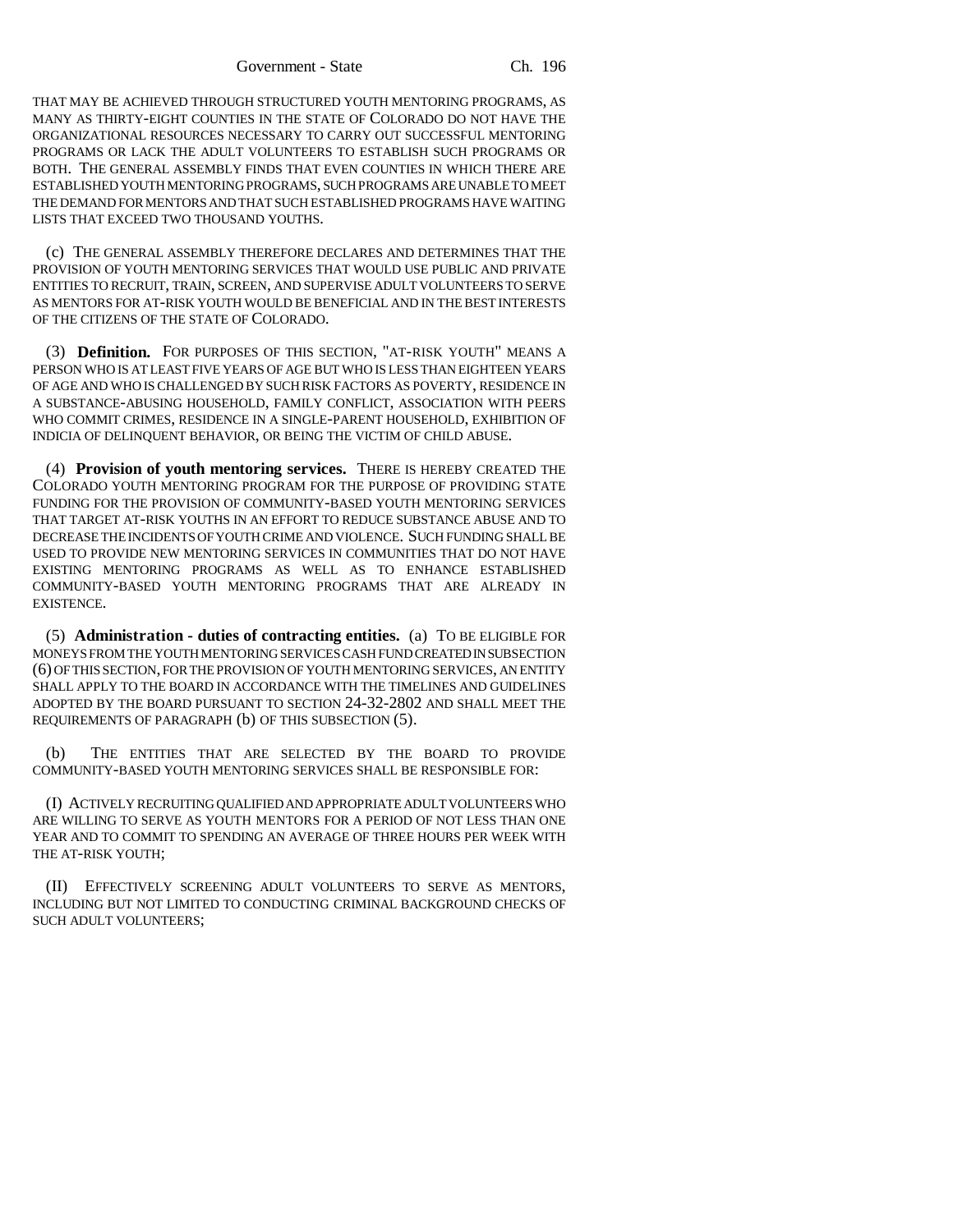(III) PROVIDING TRAINING AND ONGOING SUPPORT TO ADULT VOLUNTEERS TO PREPARE THEM TO SERVE IN ONE-YEAR MENTORING RELATIONSHIPS WITH AT-RISK YOUTHS:

(IV) CAREFULLY MATCHING EACH ADULT VOLUNTEER WITH AN AT-RISK YOUTH BASED UPON THE UNIQUE QUALIFICATIONS OF THE ADULT VOLUNTEER AND THE SPECIFIC NEEDS OF THE YOUTH;

(V) SUPERVISING CLOSELY AND THROUGH CASE MANAGERS THE ACTIVITIES OF THE ADULT VOLUNTEER AND THE MUTUAL BENEFITS AND EFFECTIVENESS OF THE MENTORING RELATIONSHIP;

(VI) MAKING AVAILABLE LIFE SKILL WORKSHOPS, RECREATIONAL ACTIVITIES, AND COMMUNITY SERVICE OPPORTUNITIES TO THE AT-RISK YOUTH AND ADULT VOLUNTEER;

(VII) IMPLEMENTING A METHOD OF EVALUATING THE EFFECTIVENESS OF THE COMMUNITY-BASED YOUTH MENTORING PROGRAM AND TRACKING THE YOUTHS SERVED BY THE PROGRAM TO EVALUATE THE IMPACT OF THE SERVICES PROVIDED THROUGH THE PROGRAM; AND

(VIII) REPORTING ANNUALLY TO THE BOARD CONCERNING THE RESULTS OF THE ENTITY'S EVALUATION OF YOUTHS SERVED BY THE COMMUNITY-BASED YOUTH MENTORING PROGRAM AS WELL AS THE FISCAL CONTRIBUTIONS MADE BY THE ENTITY TO THE PROGRAM AND SUCH OTHER INFORMATION THAT THE BOARD MAY REQUIRE.

(c) COMMUNITY-BASED ORGANIZATIONS MAY OBTAIN PRIVATE AND PUBLIC FUNDS, GRANTS, GIFTS, OR DONATIONS FOR YOUTH MENTORING PROGRAMS. THE EXECUTIVE DIRECTOR OF THE DEPARTMENT OF LOCAL AFFAIRS IS AUTHORIZED TO ACCEPT AND EXPEND ON BEHALF OF THE STATE ANY FUNDS, GRANTS, GIFTS, OR DONATIONS FROM ANY PRIVATE OR PUBLIC SOURCE FOR THE PURPOSE OF IMPLEMENTING THIS SECTION, EXCEPT THAT NO GRANT OR DONATION SHALL BE ACCEPTED IF THE CONDITIONS ATTACHED TO THE GRANT OR DONATION REQUIRE THE EXPENDITURE THEREOF IN A MANNER CONTRARY TO LAW.

(d) ENTITIES SELECTED TO RECEIVE GRANTS PURSUANT TO THIS SECTION FOR THE PROVISION OF YOUTH MENTORING SERVICES SHALL MATCH ANY GRANT RECEIVED WITH A CONTRIBUTION THAT IS THE EQUIVALENT OF TWENTY PERCENT OF THE GRANT AWARDED.

(6) **Youth mentoring services cash fund.** THERE IS HEREBY CREATED IN THE STATE TREASURY THE YOUTH MENTORING SERVICES CASH FUND. THE MONEYS IN THE YOUTH MENTORING SERVICES CASH FUND SHALL BE SUBJECT TO ANNUAL APPROPRIATION BY THE GENERAL ASSEMBLY FOR THE DIRECT AND INDIRECT COSTS ASSOCIATED WITH THE IMPLEMENTATION OF THIS SECTION. THE EXECUTIVE DIRECTOR OF THE DEPARTMENT OF LOCAL AFFAIRS IS AUTHORIZED TO ACCEPT ON BEHALF OF THE STATE ANY GRANTS, GIFTS, OR DONATIONS FROM ANY PRIVATE OR PUBLIC SOURCE FOR THE PURPOSE OF THIS SECTION. ALL PRIVATE AND PUBLIC FUNDS RECEIVED THROUGH GRANTS, GIFTS, OR DONATIONS SHALL BE TRANSMITTED TO THE STATE TREASURER, WHO SHALL CREDIT THE SAME TO THE YOUTH MENTORING SERVICES CASH FUND. ALL INVESTMENT EARNINGS DERIVED FROM THE DEPOSIT AND INVESTMENT OF MONEYS IN